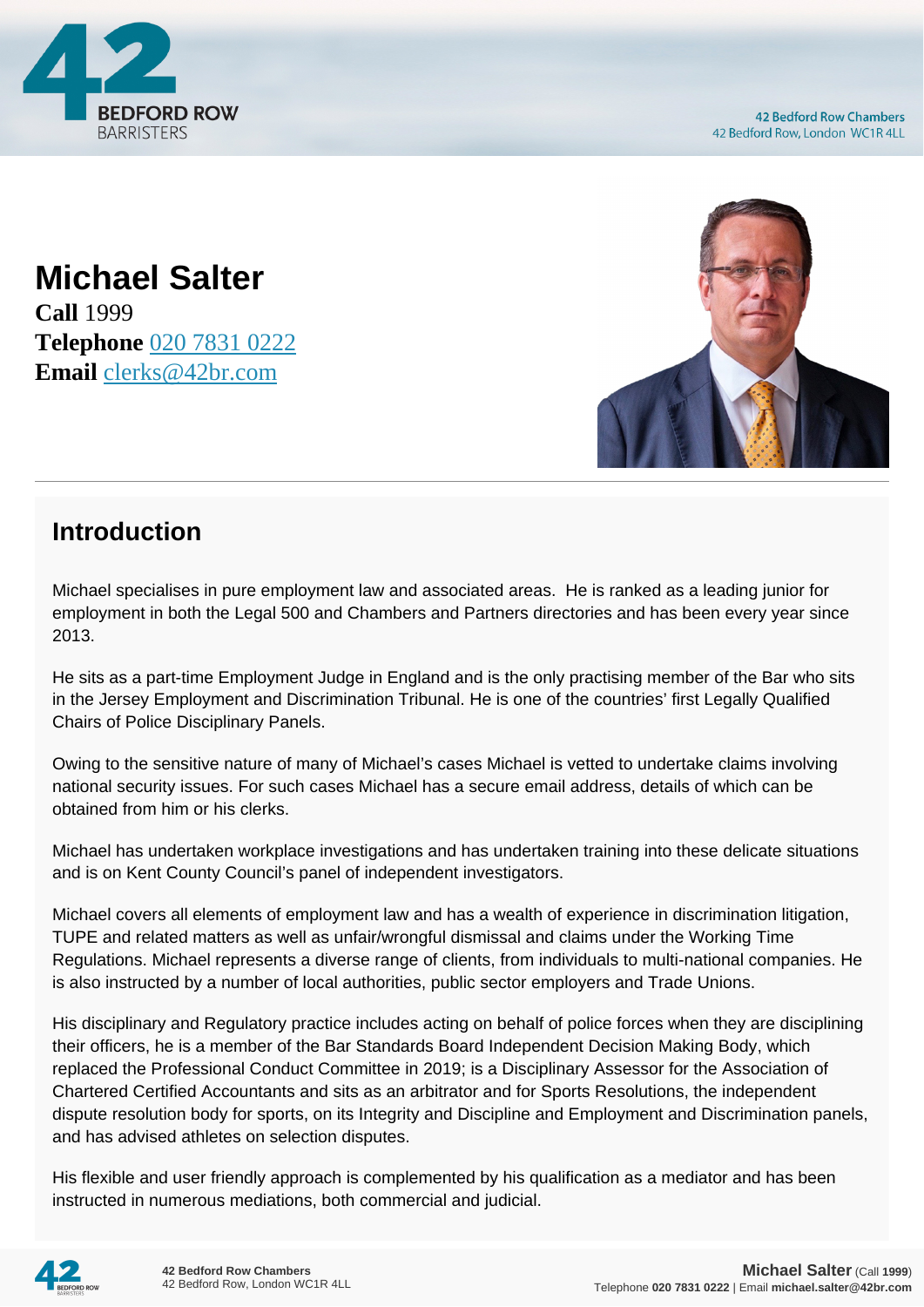

Michael is qualified to accept instructions under the Direct Public Access Scheme.

# **Accreditations**

- "He is highly articulate, he knows his stuff and, being a sitting judge, he is hugely experienced." "Michael Salter is extremely knowledgeable, he is calm, he is excellent with clients and he uses his experience and knowledge to great effect when representing them." Chambers and Partners 2022
- "Michael is a pleasure to work with. He has the technical expertise, but also the pragmatism and ability to engage effectively with witnesses and clients; and he is very personable. He is responsive, flexible and provides valuable assistance during the preparation of claims, even when he is engaged in other matters." Legal 500 2022
- "He's a very knowledgeable and very able advocate." "He is a fantastic advocate who is always thoroughly well prepared and incredibly responsive." [Chambers and Partners 2021](https://chambers.com/lawyer/michael-salter-uk-bar-14:531202)
- "He has the technical expertise but also the pragmatism and ability to engage effectively with witnesses/clients – he is very personable. He is also responsive, flexible and provides valuable assistance during the preparation of claims, even when he is engaged in other matters." Legal 500 2021
- "His advice is strategic, commercial and pragmatic and he is very clear and confident communicator." Chambers and Partners 2020 – Employment
- "A fantastic advocate with first-class client skills." Chambers and Partners 2020 Employment
- "Clear in his advice, well-organised and inspires confidence in his clients and is appropriately assertive in his advocacy." Legal 500 2020 – Employment
- "A pleasure to work with. He is extremely responsive and always very thorough and diligent. He has an excellent manner with clients and communicates well with instructing solicitors." Chambers and Partners 2019 – Employment
- "He quickly builds a rapport with clients and puts them at ease." Legal 500 2018
- "Extremely responsive and thorough. His work is always fantastic. He is very down-to-earth and easy to work with and, importantly, he builds a strong rapport with clients very quickly." Chambers and Partners 2018
- "he is very user-friendly, very easy to deal with and he makes you feel like you are his only client" Chambers and Partners 2017
- "He is technically very able and extremely user-friendly" Legal 500 2017
- "It would be difficult to find a more helpful and responsive barrister" Chambers and Partners 2016
- "always gets the job done and is able to deal with full range of employment matters, however complex." Legal 500 2016
- "incredibly easy to work with, amazingly organised and good at building a strong rapport with clients very quickly" Legal 500 2015
- "clients like his down-to-earth and commercial approach" Legal 500 2014